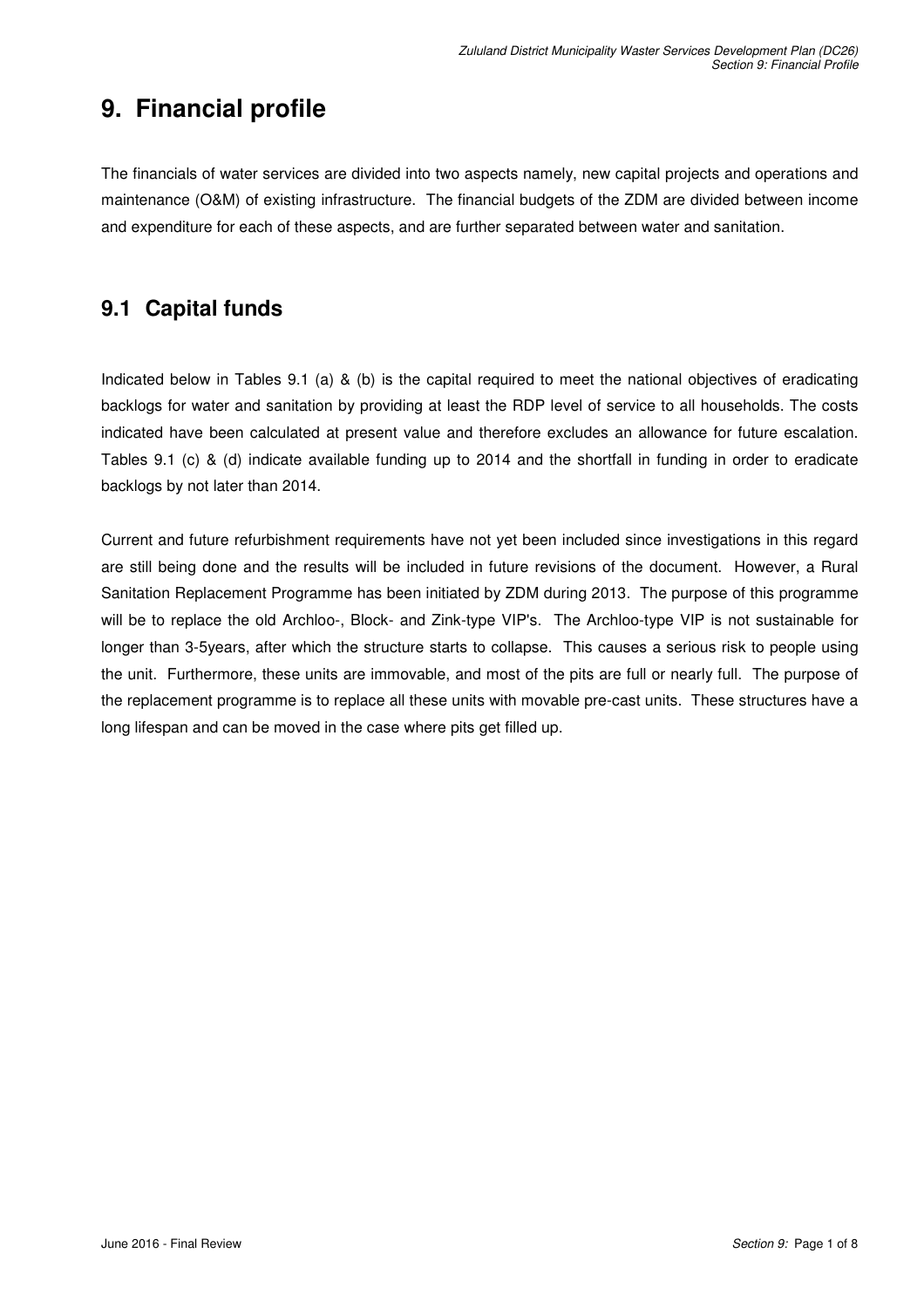| <b>WATER</b>                  |   | Capital requirements                                        |   | 2016/2017   |   | 2017/2018   |   | >2018         |
|-------------------------------|---|-------------------------------------------------------------|---|-------------|---|-------------|---|---------------|
| Regional bulk                 |   | 923 123 833                                                 | R | 380 813 147 | R | 351 266 350 | R | 1 191 044 336 |
| Secondary bulk                | R | 054 030 068                                                 | R | 48 562 125  | R | 31 485 265  | R | 973 982 678   |
| Reticulation                  | R | 135 680 556                                                 | R | 10 548 752  | R | 14 254 789  | R | 110 877 015   |
| Total capital (new)           | R | 3 112 834 457                                               | R | 439 924 024 | R | 397 006 404 | R | 2 275 904 029 |
| Regional bulk (WTW)           | R | 295 123 300                                                 |   | TBA         |   | <b>TBA</b>  |   | TBA           |
| Secondary bulk                |   | TBA                                                         |   | TBA         |   | <b>TBA</b>  |   | TBA           |
| Reticulation                  |   | TBA                                                         |   | <b>TBA</b>  |   | TBA         |   | TBA           |
| Total capital (refurbishment) |   | <b>TBA</b>                                                  |   | TBA         |   | <b>TBA</b>  |   | <b>TBA</b>    |
| <b>Total capital</b>          |   | R 3 407 957 757 R 439 924 024 R 397 006 404 R 2 275 904 029 |   |             |   |             |   |               |

#### **Table 9.1 (a): Capital requirements: water**

#### **Table 9.1 (b): Capital requirements: sanitation**

| <b>SANITATION</b>               | <b>Capital requirements</b> |                          |          | 2016/2017  |          | 2017/2018  | >2018    |            |  |  |
|---------------------------------|-----------------------------|--------------------------|----------|------------|----------|------------|----------|------------|--|--|
| <b>Bulk infrastructure</b>      | R                           | $\overline{\phantom{a}}$ |          |            | B        | ۰.         | R        |            |  |  |
| Reticulation                    | R                           | $\overline{\phantom{a}}$ |          |            | B        | -          | R        |            |  |  |
| <b>VIP</b> toilets              | R                           | 310 710 000              |          | 56 255 250 |          | 51 906 375 |          | <b>TBA</b> |  |  |
| <b>Total capital (new)</b>      | R                           | 310 710 000              | ∣R       | 56 255 250 | <b>R</b> | 51 906 375 | <b>R</b> |            |  |  |
| Bulk infrastructure (WWTW)      |                             | 88 136 253               |          | TBA        |          | <b>TBA</b> |          | TBA        |  |  |
| Reticulation                    |                             | TBA                      |          | <b>TBA</b> |          | TBA        |          | <b>TBA</b> |  |  |
| VIP toilets (Replacement Prgrm) |                             | 408 880 000              |          |            |          | 5 763 750  |          | <b>TBA</b> |  |  |
| Total capital (refurbishment)   | R                           | 497 016 253              | <b>R</b> |            | R        | 5763750    | <b>R</b> |            |  |  |
| <b>Total capital</b>            | R                           | 719 590 000              | R        | 56 255 250 | <b>R</b> | 57 670 125 |          | TBA        |  |  |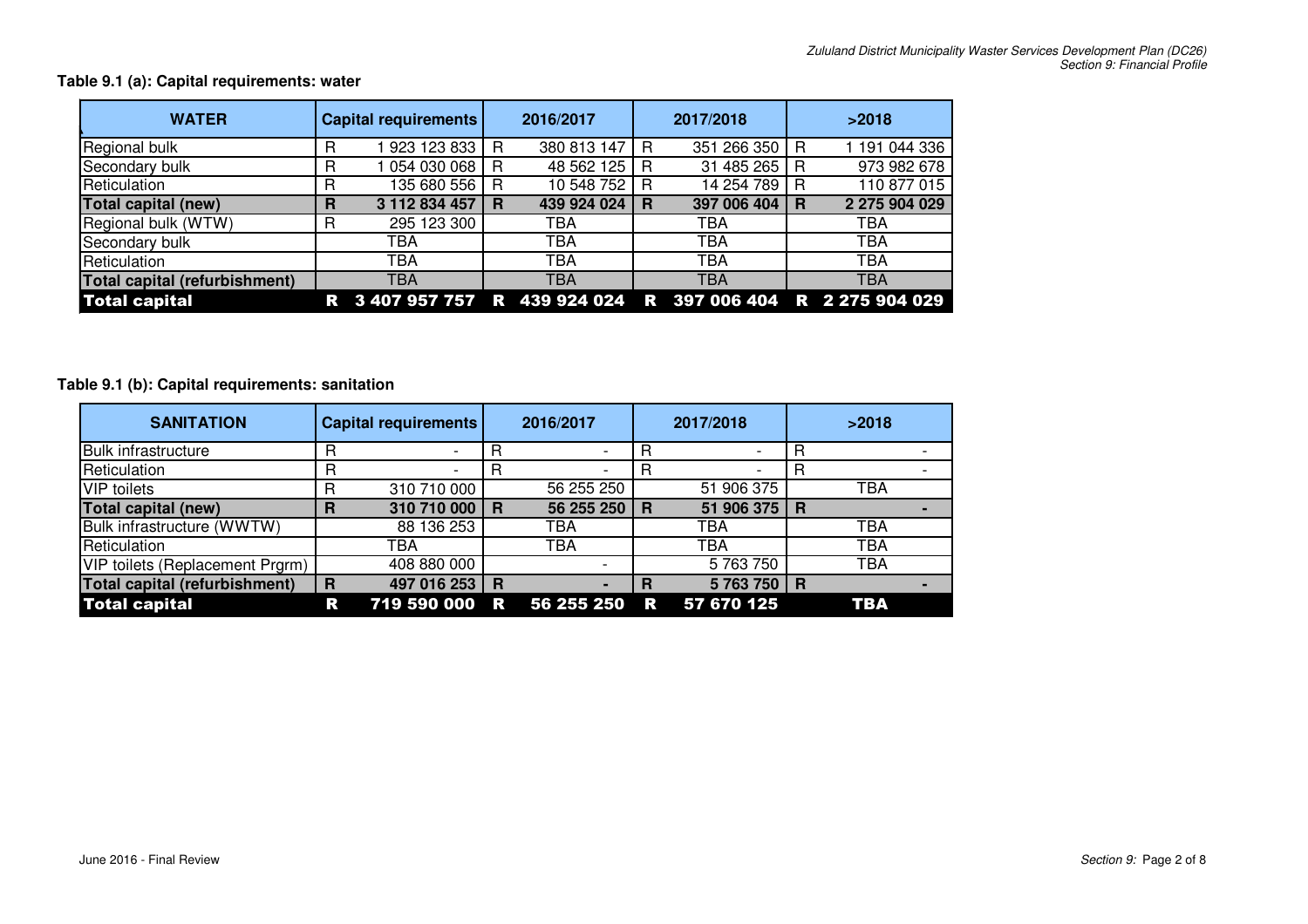#### **Table 9.1 (c): Source of capital income: water**

| <b>WATER</b>               | <b>Expected Funding</b> |                |    | 2016/2017   |   | 2017/2018     | >2018 |            |  |  |
|----------------------------|-------------------------|----------------|----|-------------|---|---------------|-------|------------|--|--|
| MIG                        |                         | 346 042 500 R  |    | 173 021 250 | R | 173 021 250   |       | <b>TBA</b> |  |  |
| DWA (RBIG)                 |                         | 108 000 000    | R  | 108 000 000 |   | <b>TBA</b>    |       | <b>TBA</b> |  |  |
| Housing                    |                         |                |    |             | R |               | B     |            |  |  |
| Other grant funding (MWIG) |                         |                |    | TBA         |   | TBA           |       | <b>TBA</b> |  |  |
| Loans                      |                         |                |    |             | R |               | R     |            |  |  |
| <b>TOTAL</b>               | -R                      | 454 042 500    | -R | 281 021 250 | R | 173 021 250 R |       |            |  |  |
| Capital requirements       |                         | 3 407 957 757  |    |             |   |               |       |            |  |  |
| <b>Shortfall</b>           | -R                      | -2 953 915 257 |    |             |   |               |       |            |  |  |

#### **Table 9.1 (d): Source of capital income: sanitation**

| <b>SANITATION</b>    |          | <b>Expected Funding</b> |  | 2016/2017    |   | 2017/2018    |            |  |  |
|----------------------|----------|-------------------------|--|--------------|---|--------------|------------|--|--|
| MIG                  |          | 115 347 500             |  | 57 673 750   |   | 57 673 750   | TBA        |  |  |
| <b>DWA</b>           |          |                         |  |              | B |              |            |  |  |
| Housing              |          | 9 300 000 R             |  | 5 000 000 R  |   | 4 300 000    | <b>TBA</b> |  |  |
| Other grant funding  |          |                         |  |              |   |              |            |  |  |
| Loans                |          |                         |  |              | R |              |            |  |  |
| <b>TOTAL</b>         | <b>R</b> | 124 647 500 R           |  | 62 673 750 R |   | 61 973 750 R |            |  |  |
| Capital requirements |          | 719 590 000             |  |              |   |              |            |  |  |
| Shortfall R          |          | -594 942 500            |  |              |   |              |            |  |  |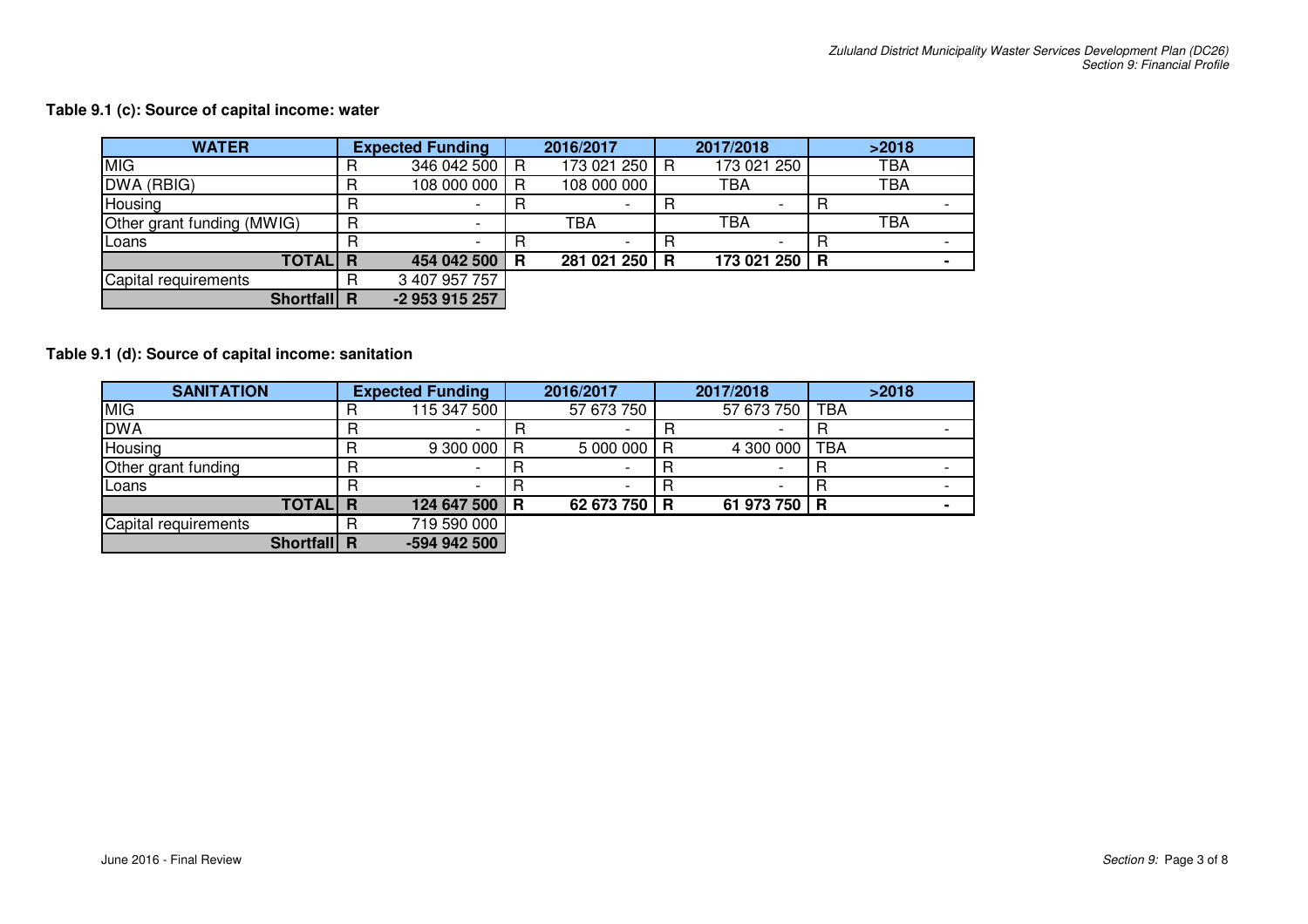## **9.2 Operating costs and income (water & sanitation)**

Of critical importance is the funding of Operations and Maintenance of existing and future schemes as they are being commissioned. Correct O&M of physical infrastructure is arguably more important than infrastructure construction because unless successful preventative maintenance procedures are instituted schemes will become inoperative. As a large proportion of expenditure relates to staff, competent personnel are required to ensure that the large investments in water services are not negated through dysfunction or dereliction.

Table 9.2 (a) below shows the operational costs associated with the provision of water services in the district.

### **9.3 Tariffs and charges**

The ZDM tariff structure for various levels of water and sanitation services, including the Free Basic Services (FBS) allowance to households, are indicated in Table 9.3 (a) below. The demographics of the ZDM indicate that the level of poverty in the ZDM is high (Section 1). The ZDM cannot afford the expenses of maintaining an indigent roster and therefore provides all households in the district with FBS. Only institutions (schools, clinics, etc.) are not provided with FBS. ZDM might in future refine the above approach to a more targeted approach based on different residential areas.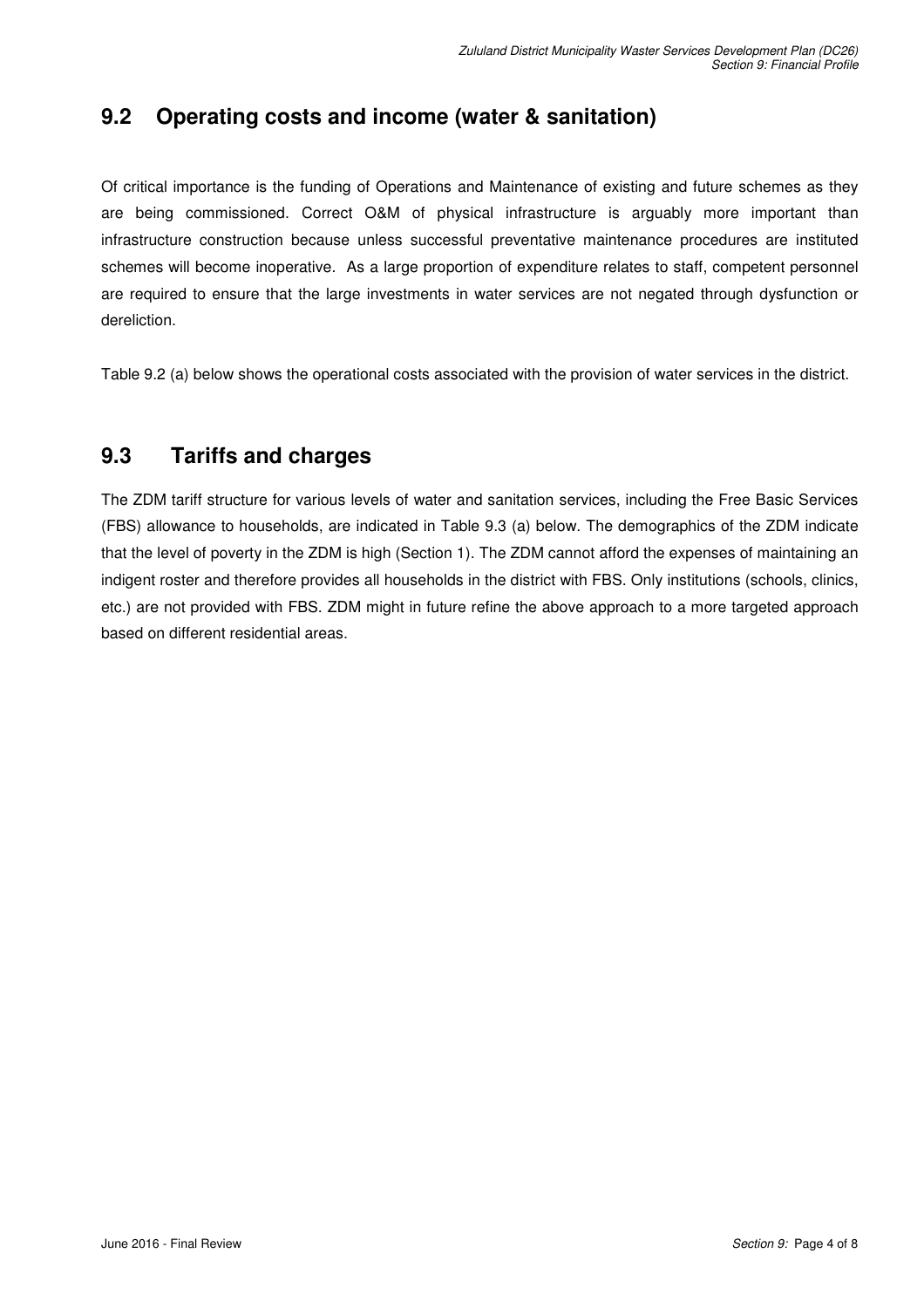| <b>Operating costs and income</b> | Total 5yr projected |                 | 2013-2014      |   | 2014-2015      | 2015-2016 |               |     | 2016-2017      | 2017-2018    |  |
|-----------------------------------|---------------------|-----------------|----------------|---|----------------|-----------|---------------|-----|----------------|--------------|--|
| Operational costs                 |                     | 1702 170 457 R  | 314 899 527    | R | 331 904 101 R  |           | 362 107 374 R |     | 395 059 145 R  | 431 009 527  |  |
| Personnel costs                   |                     | 592 140 014 R   | 107 731 006 R  |   | 117 534 528 R  |           | 128 230 170 R |     | 139 899 116 R  | 152 629 935  |  |
| Total O&M costs R                 |                     | 2 294 310 471 R | 422 630 533 R  |   | 449 438 629 R  |           | 490 337 544   | I R | 534 958 261 R  | 583 639 462  |  |
| Equitable share: FBS              |                     | 1517800300 R    | 277 840 000 R  |   | 299 001 000 R  |           | 326 210 091   | I R | 355 895 209 R  | 388 281 673  |  |
| Income: sales (actual payment)    | R                   | 144 709 365 R   | 15 700 199 R   |   | 17 128 917 R   |           | 18 687 649 R  |     | 20 388 225 R   | 22 243 553   |  |
| Total income R                    |                     | 1662 509 666 R  | 293 540 199 R  |   | 316 129 917 R  |           | 344 897 740 R |     | 376 283 434 R  | 410 525 227  |  |
| Deficit/surplus R                 |                     | $-631800805$ R  | $-129090334$ R |   | $-133308712$ R |           | -145 439 804  |     | $-158674827$ R | -173 114 236 |  |

**Table 9.2 (a): Operational costs and income**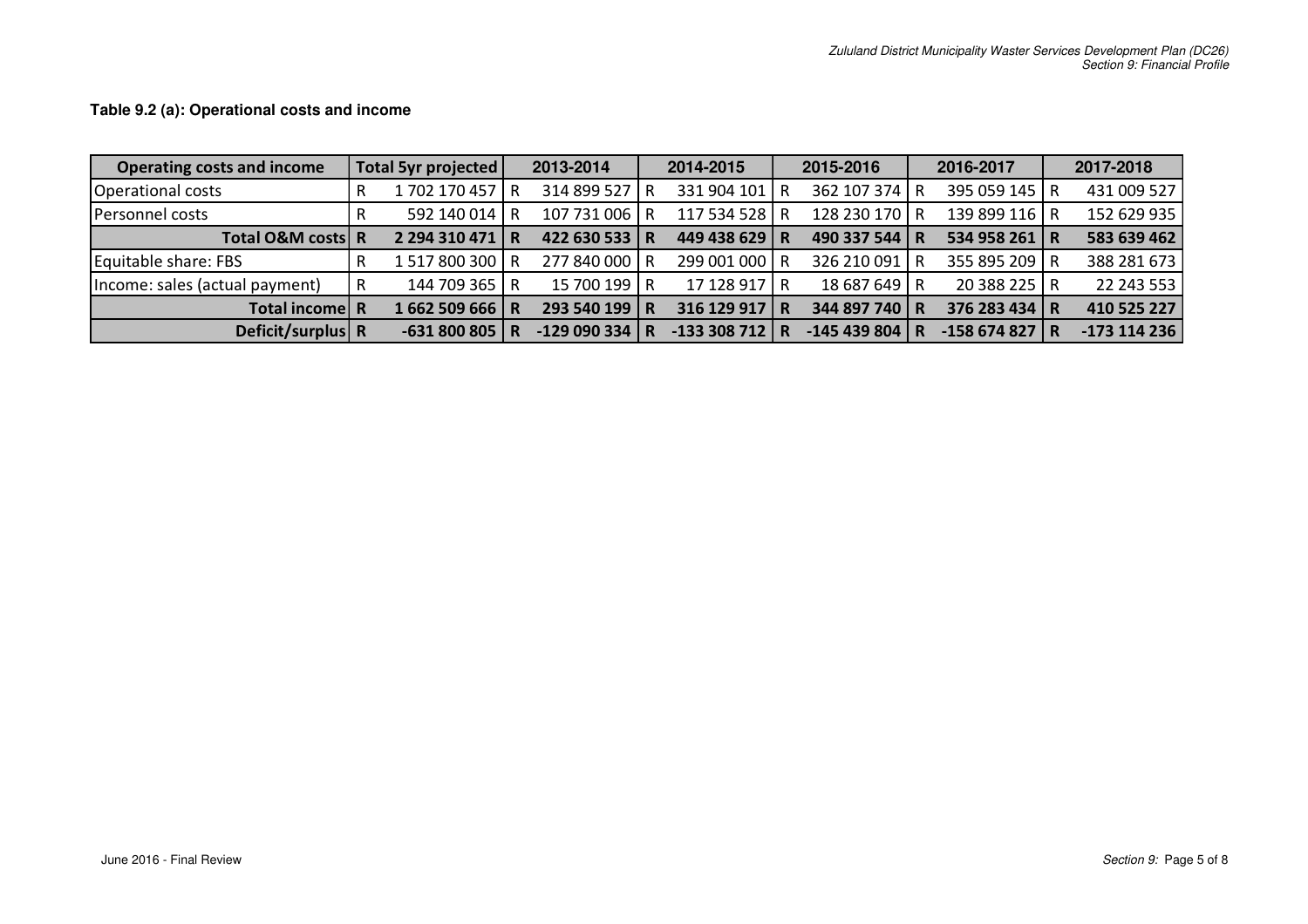#### **Table 9.3 (a): ZDM Water Services Tariffs**

| <b>LM</b>                                 | <b>NONGOMA</b> |              |                      |                    | <b>ULUNDI</b> |            |                      |                    | <b>EDUMBE</b>                          |            |                      |             | <b>PONGOLA</b>                       |                      |               |                    |
|-------------------------------------------|----------------|--------------|----------------------|--------------------|---------------|------------|----------------------|--------------------|----------------------------------------|------------|----------------------|-------------|--------------------------------------|----------------------|---------------|--------------------|
| <b>DETAILS</b>                            | <b>NONGOMA</b> | <b>VAT</b>   | <b>AMOUNT</b>        | %<br><b>CHANGE</b> | <b>ULUNDI</b> | <b>VAT</b> | <b>AMOUNT</b>        | %<br><b>CHANGE</b> | <b>EDUMBE</b>                          | <b>VAT</b> | <b>AMOUNT</b>        | %<br>CHANGE | <b>PONGOLA</b>                       | <b>VAT</b>           | <b>AMOUNT</b> | %<br><b>CHANGE</b> |
| <b>WATER TARIFFS</b>                      |                |              |                      |                    |               |            |                      |                    |                                        |            |                      |             |                                      |                      |               |                    |
| <b>DOMESTIC</b>                           |                |              |                      |                    |               |            |                      |                    |                                        |            |                      |             |                                      |                      |               |                    |
| <b>CURRENT 0-6kl</b>                      | 0.00           | 0.00         |                      |                    | 0.00          | 0.00       |                      |                    | 0.00                                   | 0.00       |                      |             | 0.00                                 | 0.00                 |               |                    |
| <b>PROPOSED</b>                           | 0.00           | 0.00         |                      | 0%                 | 0.00          | 0.00       |                      | 0%                 | 0.00                                   | 0.00       |                      | 0%          | 0.00                                 | 0.00                 |               | 0%                 |
|                                           |                |              |                      |                    |               |            |                      |                    |                                        |            |                      |             |                                      |                      |               |                    |
| <b>CURRENT 7-30kl</b>                     | 4.40           | 0.62         | 5.02                 |                    | 4.40          | 0.62       | 5.02                 |                    | 4.40                                   | 0.62       | 5.02                 |             | 3.72                                 | 0.52                 | 4.24          |                    |
| <b>PROPOSED</b>                           | 4.84           | 0.68         | 5.52                 | 10%                | 4.84          | 0.68       | 5.52                 | 10%                | 4.84                                   | 0.68       | 5.52                 | 10%         | 4.09                                 | 0.57                 | 4.66          | 10%                |
|                                           |                |              |                      |                    |               |            |                      |                    |                                        |            |                      |             |                                      |                      |               |                    |
| CURRENT 30-40                             | 5.39           | 0.75         | 6.14                 |                    | 5.39          | 0.75       | 6.14                 |                    | 5.39                                   | 0.75       | 6.14                 |             | 5.24                                 | 0.73                 | 5.97          |                    |
| <b>PROPOSED</b>                           | 5.93           | 0.83         | 6.76                 | 10%                | 5.93          | 0.83       | 6.76                 | 10%                | 5.93                                   | 0.83       | 6.76                 | 10%         | 5.93                                 | 0.83                 | 6.76          | 10.0%              |
|                                           |                |              |                      |                    |               |            |                      |                    |                                        |            |                      |             |                                      |                      |               |                    |
| CURRENT > 40                              | 6.68           | 0.94         | 7.62                 |                    | 6.52          | 0.91       | 7.43                 |                    | 6.51                                   | 0.91       | 7.42                 |             | 6.68                                 | 0.94                 | 7.62          |                    |
| <b>PROPOSED</b>                           | 7.35           | 1.03         | 8.38                 | 10%                | 7.35          | 1.03       | 8.38                 | 10.0%              | 7.35                                   | 1.03       | 8.38                 | 10.0%       | 7.35                                 | 1.03                 | 8.38          | 10%                |
|                                           |                |              |                      |                    |               |            |                      |                    |                                        |            |                      |             |                                      |                      |               |                    |
| <b>BUSINESS</b>                           |                |              |                      |                    |               | 0.00       | 0.00                 |                    |                                        | 0.00       | 0.00                 |             |                                      | 0.00                 | 0.00          |                    |
| <b>CURRENT</b>                            | 6.18           | 0.87         | 7.05                 |                    | 6.18          | 0.87       | 7.05                 |                    | 5.64                                   | 0.79       | 6.43                 |             | 6.18                                 | 0.87                 | 7.05          |                    |
| <b>PROPOSED</b>                           | 6.80           | 0.95         | 7.75                 | 10%                | 6.80          | 0.95       | 7.75                 | 10%                | 6.80                                   | 0.95       | 7.75                 | 10.0%       | 6.80                                 | 0.95                 | 7.75          | 10%                |
| <b>WATER CONNECTIONS:</b>                 |                |              | 3 months consumption |                    |               |            | 3 months consumption |                    |                                        |            | 3 months consumption |             |                                      | 3 months consumption |               |                    |
| Residential                               | 2 178.00       | 304.92       | 2482.92              | 10%                | 2 178.00      | 304.92     | 2482.92              | 10%                | 2 178.00<br>304.92<br>2482.92<br>10.0% |            |                      |             | 2 178.00<br>304.92<br>2482.92<br>10% |                      |               |                    |
| Businesses                                | cost +10%      |              |                      |                    | $cost +10%$   |            |                      |                    | $cost + 10%$                           |            |                      |             | cost +10%                            |                      |               |                    |
|                                           |                |              |                      |                    |               |            |                      |                    |                                        |            |                      |             |                                      |                      |               |                    |
| <b>METER TEMPERING:</b>                   |                |              |                      |                    |               |            |                      |                    |                                        |            |                      |             |                                      |                      |               |                    |
| First Offence                             | 1 277.10       | 178.794      | 1455.89              | 10%                | 1 277.10      | 178.79     | 1455.89              | 10%                | 1 277.10                               | 178.79     | 1455.89              | 10%         | 1 277.10                             | 178.79               | 1455.89       | 10%                |
| <b>Second Offence</b>                     | 2 5 5 4 . 2 0  | 357.588      | 2911.79              | 10%                | 2 5 5 4 . 20  | 357.59     | 2911.79              | 10%                | 2 5 5 4 . 2 0                          | 357.59     | 2911.79              | 10.0%       | 2 5 5 4 . 2 0                        | 357.59               | 2911.79       | 10%                |
| <b>Third Offence</b>                      |                | $\Omega$     | 0.00                 |                    |               | 0.00       | 0.00                 |                    |                                        | 0.00       | 0.00                 |             |                                      | 0.00                 | 0.00          |                    |
|                                           |                |              |                      |                    |               |            |                      |                    |                                        |            |                      |             |                                      |                      |               |                    |
| <b>WATER RECONNECTION FEE:</b>            | 128.70         | 18.02        | 146.72               | 10%                | 128.70        | 18.02      | 146.72               | 10%                | 128.70                                 | 18.02      | 146.72               | 10.0%       | 128.70                               | 18.02                | 146.72        | 10%                |
| <b>WATER TANKERS: loads</b>               |                | <sup>0</sup> | 0.00                 |                    |               | 0.00       | 0.00                 |                    |                                        | 0.00       | 0.00                 |             |                                      | 0.00                 | 0.00          |                    |
| Rate per kiloliter (Portable Water)       | 7.70           | 1.08         | 8.78                 | 10%                | 7.70          | 1.08       | 8.78                 | 10%                | 7.70                                   | 1.08       | 8.78                 | 10.0%       | 7.70                                 | 1.08                 | 8.78          | 10%                |
|                                           |                |              |                      |                    |               |            |                      |                    |                                        |            |                      |             |                                      |                      |               |                    |
| <b>Other Consumables</b>                  |                |              |                      |                    |               |            |                      |                    |                                        |            |                      |             |                                      |                      |               |                    |
|                                           |                |              |                      |                    |               |            |                      |                    |                                        |            |                      |             |                                      |                      |               |                    |
| Where no working water meter is installed |                |              |                      |                    |               |            |                      |                    |                                        |            |                      |             |                                      |                      |               |                    |
| on which the property is occupied         | 126.5          | 17.71        | 144.21               | 10%                | 126.5         | 17.71      | 144.21               | 10%                | 126.5                                  | 17.71      | 144.21               | 10.0%       | 126.5                                | 17.71                | 144.21        | 10%                |
| <b>Businesses</b>                         | 418.00         | 58.52        | 476.52               | 10%                | 418.00        | 58.52      | 476.52               | 10%                | 418.00                                 | 58.52      | 476.52               | 10.0%       | 418.00                               | 58.52                | 476.52        | 10%                |
|                                           |                |              |                      |                    |               |            |                      |                    |                                        |            |                      |             |                                      |                      |               |                    |
| STAND ALONE/ DEDICATED SCHEMES            | $cost + 10%$   |              |                      |                    | $cost + 10%$  |            |                      |                    | $cost + 10%$                           |            |                      |             | $cost + 10%$                         |                      |               |                    |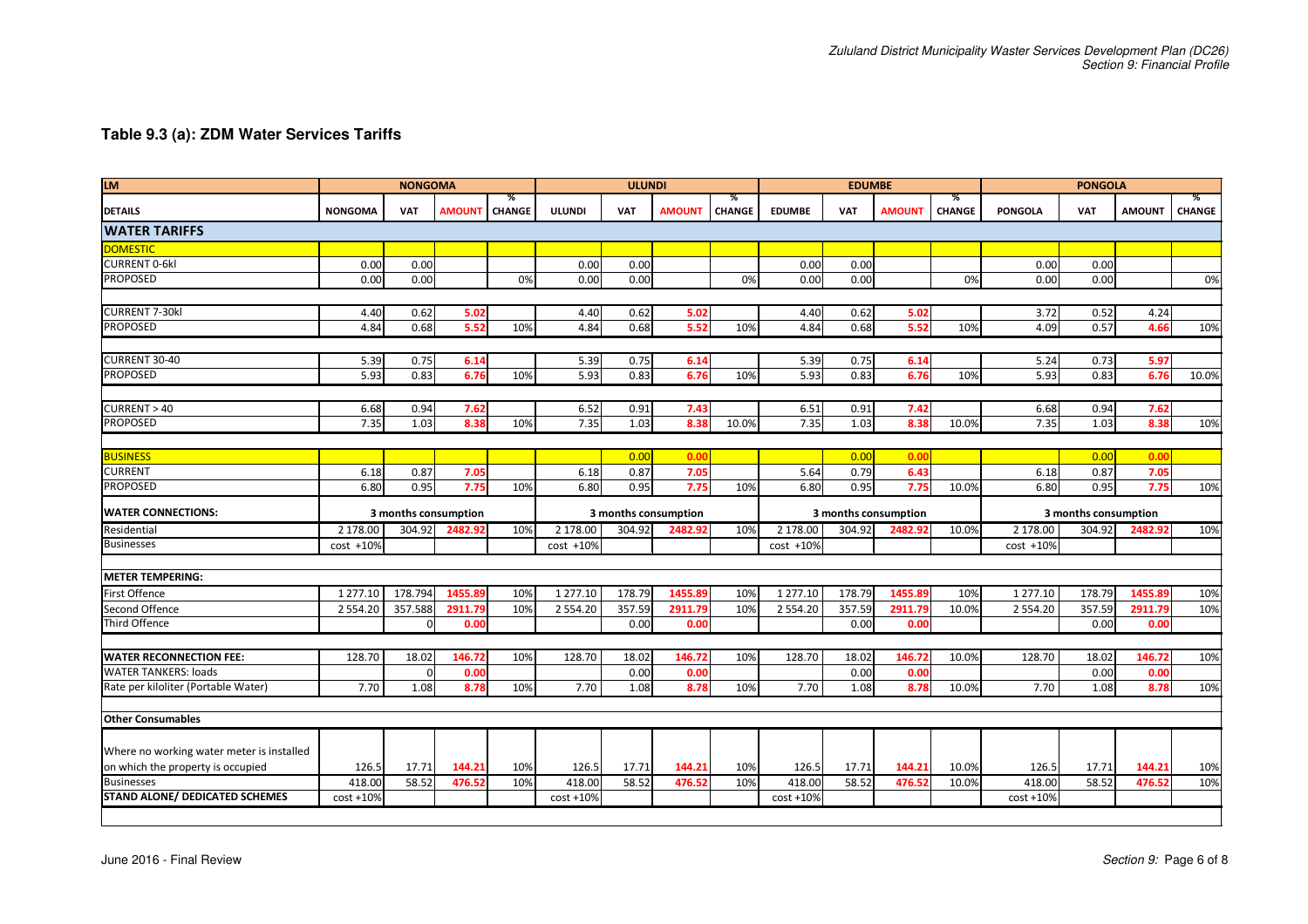| <b>LM</b>                                   |                                         | <b>NONGOMA</b> |                                     |        |                                         | <b>ULUNDI</b> |                                     |                    |                                         | <b>EDUMBE</b> |                                     |                    | <b>PONGOLA</b>                          |            |                                     |                    |
|---------------------------------------------|-----------------------------------------|----------------|-------------------------------------|--------|-----------------------------------------|---------------|-------------------------------------|--------------------|-----------------------------------------|---------------|-------------------------------------|--------------------|-----------------------------------------|------------|-------------------------------------|--------------------|
| <b>DETAILS</b>                              | <b>NONGOMA</b>                          | <b>VAT</b>     | <b>AMOUNT   CHANGE</b>              | ℅      | <b>ULUNDI</b>                           | <b>VAT</b>    | <b>AMOUNT</b>                       | %<br><b>CHANGE</b> | <b>EDUMBE</b>                           | <b>VAT</b>    | <b>AMOUNT</b>                       | %<br><b>CHANGE</b> | <b>PONGOLA</b>                          | <b>VAT</b> | <b>AMOUNT</b>                       | %<br><b>CHANGE</b> |
| <b>ISEWERAGE CHARGES</b>                    |                                         |                |                                     |        |                                         |               |                                     |                    |                                         |               |                                     |                    |                                         |            |                                     |                    |
| <b>SEWERAGE CHARGES</b>                     |                                         |                |                                     |        |                                         |               |                                     |                    |                                         |               |                                     |                    |                                         |            |                                     |                    |
| <b>CURRENT</b> (Vat inclusive)              | 55.59                                   | 7.78           | 63.37                               |        | 55.59                                   | 7.78          | 63.37                               |                    | 0.00                                    | 0.00          | 0.00                                |                    | 55.59                                   | 7.78       | 63.37                               |                    |
| <b>PROPOSED</b>                             | 66.00                                   | 9.24           | 75.24                               | 10.00% | 66.00                                   | 9.24          | 75.24                               | 10.0%              | 0.00                                    | 0.00          | 0.00                                |                    | 66.00                                   | 9.24       | 75.24                               | 10.0%              |
| <b>SEWER EXCESS</b>                         |                                         |                |                                     |        |                                         |               |                                     |                    |                                         |               |                                     |                    |                                         |            |                                     |                    |
| <b>CURRENT</b> (Vat inclusive)              | 2.50                                    | 0.35           | 2.85                                |        | 2.50                                    | 0.35          | 2.85                                |                    |                                         | 0.00          | 0.00                                |                    | 2.50                                    | 0.35       | 2.85                                |                    |
| <b>PROPOSED</b>                             | 3.03                                    | 0.42           | 3.45                                | 10%    | 3.03                                    | 0.42          | 3.45                                | 10%                |                                         | 0.00          | 0.00                                |                    | 3.03                                    | 0.42       | 3.45                                | 10%                |
|                                             |                                         |                |                                     |        |                                         |               |                                     |                    |                                         |               |                                     |                    |                                         |            |                                     |                    |
| VACUUM TANK SERVICE per 5kl OR PART THEREOF |                                         |                |                                     |        |                                         |               |                                     |                    |                                         |               |                                     |                    |                                         |            |                                     |                    |
| Normal week days                            | 116.60                                  | 16.324         | 132.92                              | 10%    | 116.60                                  | 16.324        | 132.92                              | 10%                | 116.60                                  | 16.324        | 132.92                              | 10%                | 116.60                                  | 16.324     | 132.92                              | 10%                |
| <b>Weekends and Public Holidays</b>         | 408.10                                  | 57.134         | 465.23                              | 10%    | 408.10                                  | 57.134        | 465.23                              | 10%                | 408.10                                  | 57.134        | 465.23                              | 10%                | 408.10                                  | 57.134     | 465.23                              | 10%                |
| Rate per km                                 | 5.50                                    | 0.77           | 6.27                                | 10%    | 5.50                                    | 0.77          | 6.27                                | 10%                | 5.50                                    | 0.77          | 6.27                                | 10%                | 5.50                                    | 0.77       | 6.27                                | 10%                |
| <b>STAND ALONE/ DEDICATED SCHEMES</b>       | $cost + 10%$                            |                |                                     |        | $cost + 10%$                            |               |                                     |                    | $cost + 10%$                            |               |                                     |                    | $cost + 10%$                            |            |                                     |                    |
|                                             |                                         |                |                                     |        |                                         |               |                                     |                    |                                         |               |                                     |                    |                                         |            |                                     |                    |
| <b>IWATER DEPOSIT</b>                       |                                         |                |                                     |        |                                         |               |                                     |                    |                                         |               |                                     |                    |                                         |            |                                     |                    |
| <b>WATER DEPOSIT</b>                        |                                         | 0.00           | 0.00                                |        |                                         | 0.00          | 0.00                                |                    |                                         | 0.00          | 0.00                                |                    |                                         | 0.00       | 0.00                                |                    |
| <b>DOMESTIC</b>                             | <b>ESTIMATED TARRIF OF R250 MINIMUM</b> |                |                                     |        | <b>ESTIMATED TARRIF OF R250 MINIMUM</b> |               |                                     |                    | <b>ESTIMATED TARRIF OF R250 MINIMUM</b> |               |                                     |                    | <b>ESTIMATED TARRIF OF R250 MINIMUM</b> |            |                                     |                    |
| <b>NON DOMESTIC</b>                         |                                         |                | <b>AVERAGE MONTH WATER SERVICES</b> |        |                                         |               | <b>AVERAGE MONTH WATER SERVICES</b> |                    |                                         |               | <b>AVERAGE MONTH WATER SERVICES</b> |                    |                                         |            | <b>AVERAGE MONTH WATER SERVICES</b> |                    |
| <b>GENERAL TARRIFS:</b>                     |                                         |                |                                     |        |                                         |               |                                     |                    |                                         |               |                                     |                    |                                         |            |                                     |                    |
| <b>METER TESTING</b>                        | $cost + 10%$                            |                |                                     |        | $cost + 10%$                            |               |                                     |                    | $cost + 10%$                            |               |                                     |                    | $cost + 10%$                            |            |                                     |                    |
| <b>TENDER FEE</b>                           | 176.00                                  | 24.64          | 200.64                              | 10%    | 176.00                                  | 24.64         | 200.64                              | 10%                | 176.00                                  | 24.64         | 200.64                              | 10%                | 176.00                                  | 24.64      | 200.64                              | 10%                |
| <b>INDONSA HALL HIRE</b>                    | 583.00                                  | 81.62          | 664.62                              | 10%    | 583.00                                  | 81.62         | 664.62                              | 10%                | 583.00                                  | 81.62         | 664.62                              | 10%                | 583.00                                  | 81.62      | 664.62                              | 10%                |
| <b>INDONSA DEPOSIT REFUNDABLE</b>           | 233.2                                   | 32.65          | 265.85                              | 10%    | 233.2                                   | 32.65         | 265.85                              | 10%                | 233.2                                   | 32.65         | 265.85                              | 10%                | 233.2                                   | 32.65      | 265.85                              | 10%                |
| <b>R/D CHEQUE</b>                           | 93.5                                    | 13.09          | 106.59                              | 10%    | 93.5                                    | 13.09         | 106.59                              | 10%                | 93.5                                    | 13.09         | 106.59                              | 10%                | 93.5                                    | 13.09      | 106.59                              | 10%                |
| SEWER POND DUMP SITE PER LOAD               | 61.6                                    | 8.62           | 70.22                               | 10%    | 61.6                                    | 8.62          | 70.22                               | 10%                | 61.6                                    | 8.62          | 70.22                               | 10%                | 61.6                                    | 8.62       | 70.22                               | 10%                |
| <b>FAX</b>                                  | 2.20                                    | 0.31           | 2.51                                | 10%    | 2.20                                    | 0.31          | 2.51                                | 10%                | 2.20                                    | 0.31          | 2.51                                | 10%                | 2.20                                    | 0.31       | 2.51                                | 10%                |
| <b>CLEARANCE CERTIFICATE</b>                | 11.00                                   | 1.54           | 12.54                               | 10%    | 11.00                                   | 1.54          | 12.54                               | 10%                | 11.00                                   | 1.54          | 12.54                               | 10%                | 11.00                                   | 1.54       | 12.54                               | 10%                |